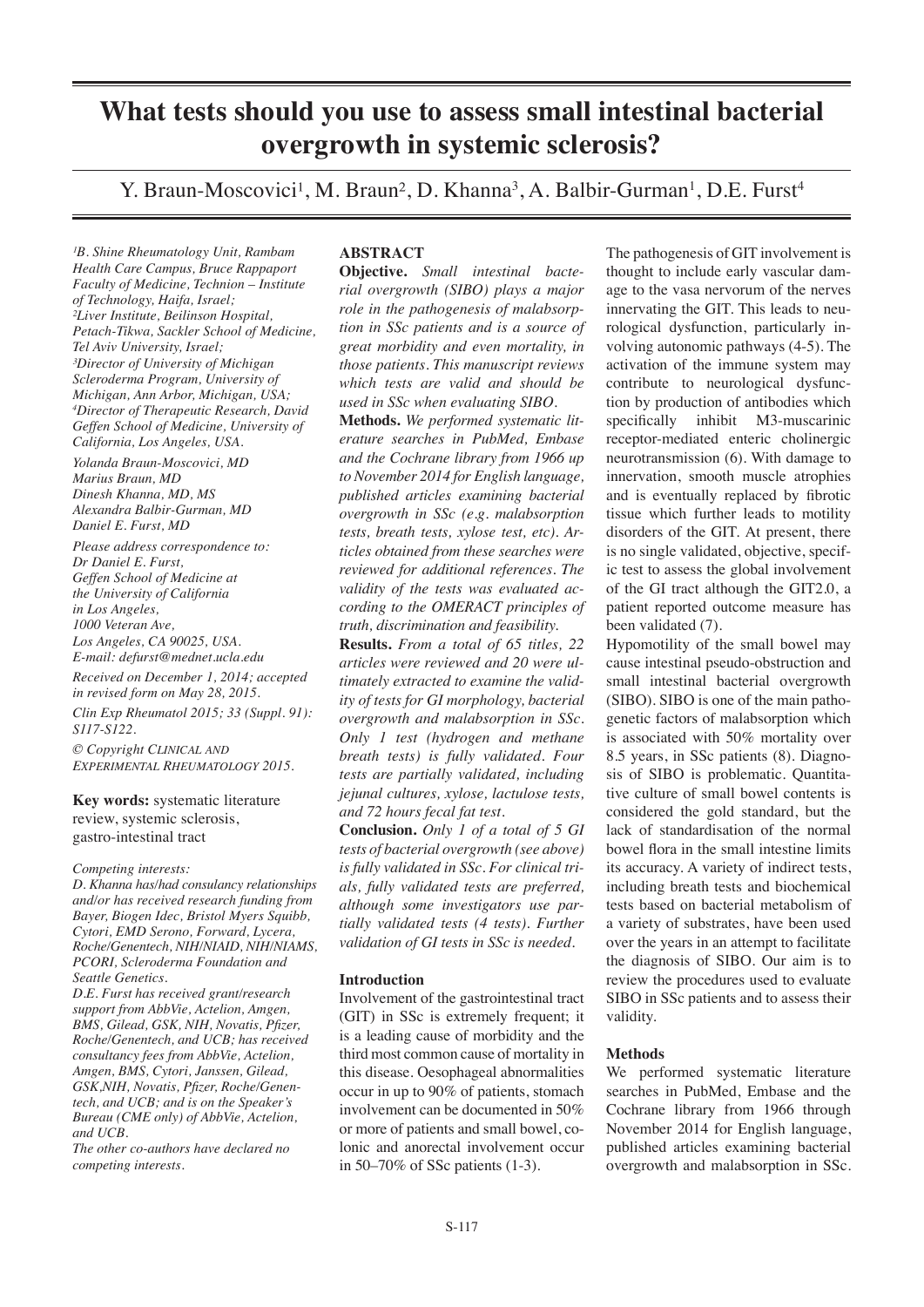The keywords used were *systemic sclerosis* and *scleroderma* and they were combined with text words such as small bowel, bacterial overgrowth, malabsorption, breath tests, small bowel cultures, xylose test, lactulose tests, orocecal transit test, hydrogen, glucose, gut. Case reports, case series with less than 8 patients, reviews, articles with non-separable data for SSc patients, duplicates and articles in languages other than English were excluded. The titles and abstracts obtained were screened for inclusion by both a rheumatologist and a gastroenterologist. Titles and abstracts which included at least one validity criterion were selected and the data were extracted from the complete articles. Articles obtained from these searches were reviewed for additional references (Fig. 1). Reviews were not included but their reference lists were examined for additional articles.

The validities of the tests were evaluated as to whether they conformed to OMERACT (Outcome Measures in Rheumatologic Clinical Trials) principles (truth, discrimination and feasibility). The principles used to assess the truth, discrimination and feasibility of measures, which are accepted worldwide, are described in Table I.

# **Results**

Validated or partially validated tests (Table II)

*1. Jejunal culture*

*Jejunal cultures are only partially validated in SSc.* 

Three out 4 articles met inclusion/exclusion criteria and were extracted. The gold standard for diagnosis of bacterial overgrowth has been quantitative culture of an aspirate of luminal fluid from the jejunum. Growth of 10 million or more organisms/ml in either aerobic or anaerobic conditions is the criterion for a positive culture. Problems with use of jejunal cultures as a test for bacterial overgrowth include lack of standardisation of the collection method, the requirement for intubation of the upper GI tract and their relative high cost.

#### *Truth*

*Face validity:* the test meets the criteria for face validity in SSc. In a few



**Fig. 1.** Medline search of publications on the use of the diverse procedures for small intestinal bacterial overgrowth assessment in systemic sclerosis.

# **Table I.** Omeract principles.

| Face validity       | apparent but untested statistical validity (whether a test measures what it<br>was meant to measure, in the subjective opinion of the scientist);                                                                      |
|---------------------|------------------------------------------------------------------------------------------------------------------------------------------------------------------------------------------------------------------------|
| Content validity    | the items on the test represent the entire range of possible items the test should<br>cover;                                                                                                                           |
| Construct validity  | the extent to which operationalisations of a construct $(e.g.$ practical tests<br>developed from a theory) do actually measure what the theory says they do;                                                           |
| Criterion validity  | the correlation between the test and a criterion variable (or variables) taken as<br>representative of the construct. It compares the test with other measures or<br>outcomes (the criteria) already held to be valid; |
| Convergent validity | the degree to which a measure is correlated with other measures that it is<br>theoretically predicted to correlate with;                                                                                               |
| Reproducibility     | requires stability when a measure is done repeatedly;                                                                                                                                                                  |
|                     | Sensitivity to change requires that when an effective drug is used, the measurement changes by a<br>statistically or clinically important amount;                                                                      |
| Feasibility         | requires that a measure should be easy to perform, requires little time and<br>requires minimal amount of equipment.                                                                                                   |

studies, the prevalence of small intestinal bacterial overgrowth (SIBO) was 30–62.5% in SSc patients exhibiting gastrointestinal symptoms; in these series, SIBO was defined as microbial concentration  $(>10^5$  CFU/ml) in the jejunal aspirate culture (9-11).

*Content validity:* the procedure was used in SSc pts with limited and diffuse disease and various disease duration (9, 10), thus meeting the criteria for content validity.

*Construct validity:* a study performed in 24 SSc patients with symptoms of malabsorption and in 9 normal con-

trols, found significant bacterial counts: >10(5) colony forming units per ml (cfu/ml) of jejunal fluid in 8 patients (33%) compared to none in the controls. Seven out of these 8 patients had also a positive breath test (10). By implication, although no statistics were done, this study meets convergent construct validity.

*Criterion validity: c*riterion validity for bacterial overgrowth were met. A study performed in 20 unselected SSc patients and 18 controls found positive jejunal cultures (10<sup>6</sup> organisms/ml) in 7 SSc patients compared to none in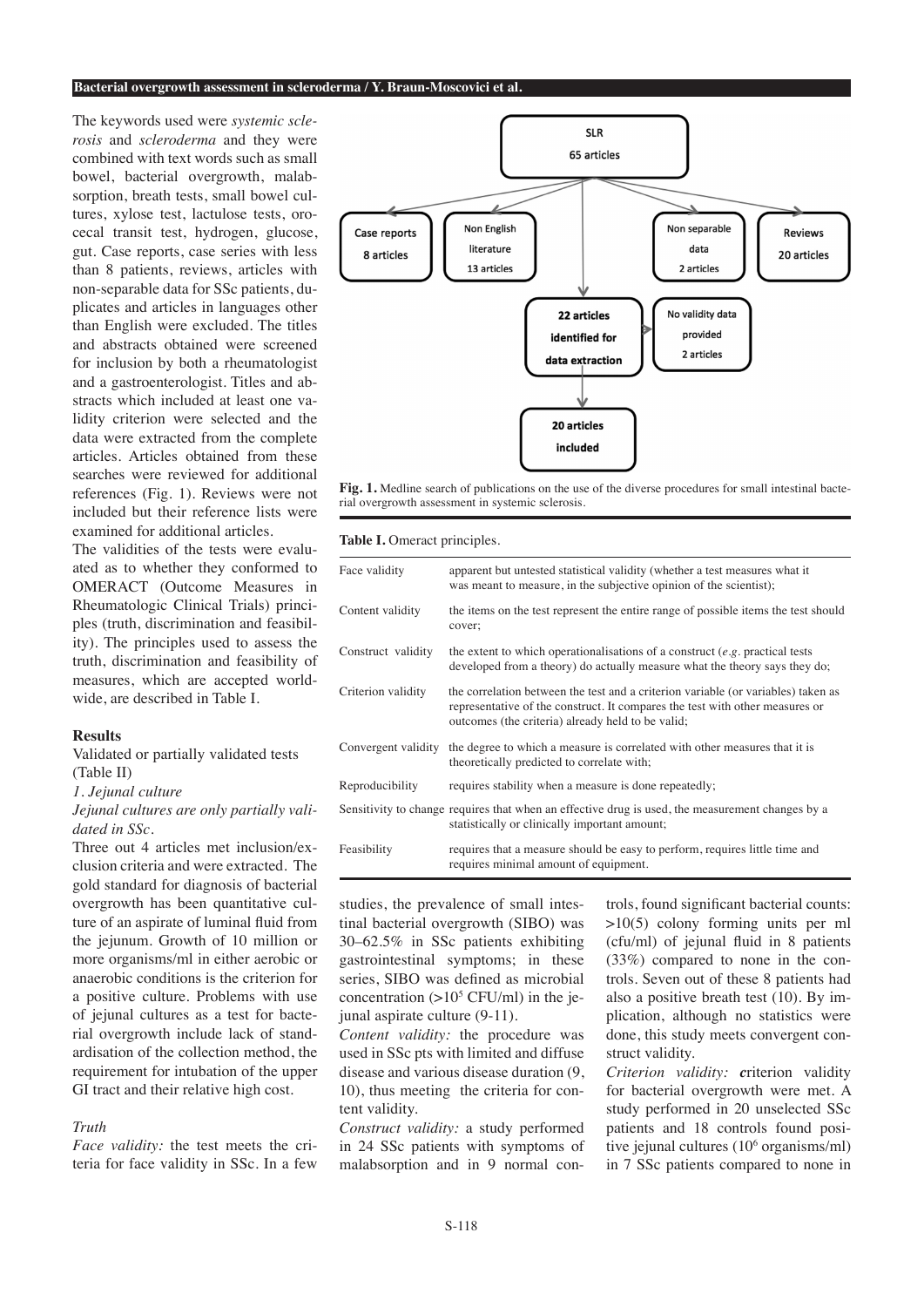**Bacterial overgrowth assessment in scleroderma / Y. Braun-Moscovici et al.**

|                                   | Small bowel absorption tests |         |                     |           |                      |                |     |                                                    |                       |                     |
|-----------------------------------|------------------------------|---------|---------------------|-----------|----------------------|----------------|-----|----------------------------------------------------|-----------------------|---------------------|
|                                   | Face                         | Content | Construct Criterion |           | reproduc-<br>ability | change         |     | Reliability Sens. to Feasibility Assessment<br>of. | Used in<br><b>SSc</b> | Validated<br>in SSc |
| Jejunal cultures                  | Yes                          | Yes     | Yes                 | Yes       | Yes                  | Na             | 土   | Bacterial<br>overgrowth                            | Yes                   | partially           |
| Hydrogen and methane breath tests | Yes                          | Yes     | Yes                 | Yes       | Yes                  | Yes            | Yes | Bacterial<br>overgrowth                            | Yes                   | Yes                 |
| D-xylose test                     | Yes                          | Yes     | N <sub>o</sub>      | <b>NA</b> | Yes                  | N <sub>o</sub> | 土   | Bacterial<br>overgrowth                            | Yes                   | partially           |
| Lactulose test                    | Yes                          | Yes     | N <sub>o</sub>      | NA        | 土                    | Yes            | Yes | permeability                                       | Yes                   | partially           |
| 72-hour fecal fat test            | Yes                          | Yes     | N <sub>o</sub>      | <b>NA</b> | 土                    | Yes            | No  | absorption                                         | Yes                   | partially           |

the controls. The difference in bacterial counts between the two groups was statistically significant (9).

*Sensitivity to change/discrimination.*  There are no studies in SSc assessing sensitivity to change or discrimination .

#### *Reliability and feasibility*

The presence of greater than one million organisms/ml in either aerobic or anaerobic conditions is conventionally regarded as the criteria for a positive culture. However, bacterial overgrowth, particularly due to coliforms and enterococci, may occur in apparently healthy individuals with no evidence of malabsorption (12, 13) and so the clinical relevance of such a positive result may be difficult to determine. Although anaerobic organisms are primarily associated with malabsorptive syndromes, isolation and categorisation of bacterial anaerobes are not routinely performed in many laboratories. The lack of standardisation of bacterial counts, the possibility of sampling errors, and the need for intubation have a negative impact on the reliability and feasibility of the procedure.

*Jejunal cultures are only partially validated in SSc with poor feasibility and no data documenting sensitivity to change or discrimination.* 

# *2. Breath tests*

Various breath tests have been proposed as non-invasive tests for small intestinal bacterial overgrowth (SIBO). Bile acids breath tests have reasonable content validity *versus* bacterial counts from the jejunum (14). "Because this test has poor sensitivity and specifity, it is not used frequently and will not be reviewed (15, 16).

*A. Hydrogen and methane breath tests* These are currently the most used diagnostic methods. Hydrogen breath tests reflect hydrogen which is produced by anaerobic bacteria in the small bowel, is absorbed and then exhaled. It requires 3 hours and is non-invasive. It is done after administering a carbohydrate substrate (glucose, lactulose or xylose) orally and a sequential end-expiratory breath is taken every 15 minutes for 3 hours. Sensitivity and specificity vary widely, in this case from 62% to 93% and from 78% to 100%, respectively (15, 17-19). The procedure as well as the optimal substrate to use are quite well standardised, although the criteria for considering a breath test as SIBOpositive or -negative are not fully established, hence the problems associated to the presence of false positive and false negative tests. (20, 28).

*The glucose hydrogen and methane test is validated in SS.*

Five out of five papers were extracted.

# *Truth*

*Face validity:* glucose hydrogen and methane breath tests meet the criteria for face validity (see above). Hydrogen breath tests were found to be positive in SSc patients with symptoms of SIBO (9, 10).

*Content validity:* the procedure was used in SSc pts with limited and diffuse disease and various disease duration (9, 10, 21-24), thus meeting the criteria for content validity.

*Construct validity:* a study performed

in 51 consecutive SSc patients assessed the prevalence of SIBO (21): all patients underwent glucose hydrogen and methane (H2/CH4) breath test, answered questionnaires about intestinal symptoms, underwent oesophageal manometry, gastroscopy and biochemical tests (ESR, haemoglobin level, total serum protein and albumin, ferritin, B12 and folic acid). Twenty-two patients (43.1%) had positive breath tests. Significant correlations were found between positive breath tests and diarrhoea (*p*=0.0034), abdominal pain (*p*=0.0001), constipation (*p*=0.00001), bloating  $(p=0.0246)$ , GSS>5  $(p=10^6)$ , Scleroderma health assessment score (*p*=0.0086), ESR (*p*=0.003), haemoglobin (*p*=0.002), serum protein and albumin (*p*=0.066 and *p*=0.024 respectively), severe abnormal oesophageal motility disorder (*p*=0.046). Eleven out of 22 patients with SIBO underwent small bowel manometry. The manometry was abnormal in all of them (21). This test, therefore, meets construct validity criteria.

*Criterion validity:* a study performed in 24 SSc patients with symptoms of malabsorption and in 9 normal controls, found positive breath tests in 7 out of 8 patients with significant bacterial counts:  $>10(5)$  colony forming units per ml (cfu/ml) of jejunal fluid compared to none in the controls (10). This test meets requirements for criterion validity.

*Sensitivity to change/discrimination:*  Sensitivity to change was assessed by administrating octreotide in SSc pts with bacterial overgrowth and in normal controls. Hydrogen breath test was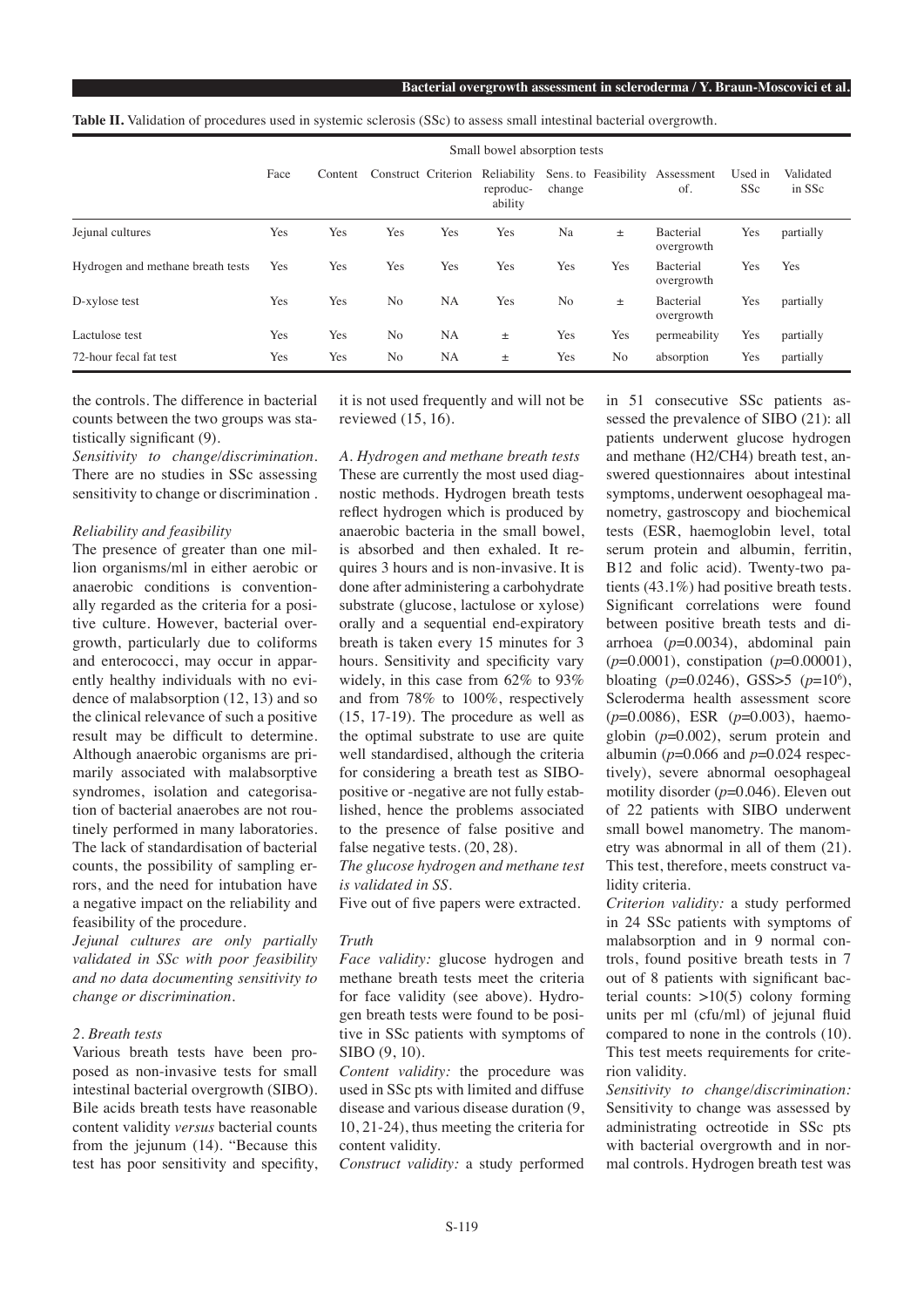#### **Bacterial overgrowth assessment in scleroderma / Y. Braun-Moscovici et al.**

performed before and after 3 weeks treatment, Substantial symptomatic and hydrogen breath excretion rate improvement was observed (23).

Two other studies assessed efficacy of antibiotic treatment in patients with SIBO by performing glucose hydrogen and methane (H2/CH4) breath test before and 1-3 and 6 months after treatment: normalisation of the tests was achieved in 52.4% and in 42.8% of the patients, respectively (21, 24).

Both sensitivity to change and discrimination criteria were met.

# *Reliability*

The main limitations are lack of standardisation, false negative results and inability to evaluate bacterial overgrowth-related antibiotic sensitivity/ resistance (18).

#### *Feasibility*

Feasibility is reasonable.

Glucose hydrogen and methane breath test is validated in SSc.

# *B. The D-xylose test*

*The D-xylose test is not validated and meets very few criteria in SSc.*

The 14C D-xylose breath test depends on the capacity of the intestinal bacteria to release  $14C CO$ , which is absorbed and ultimately eliminated in the breath where it can be quantified. Radioactive 14C or the stable isotope 13C can be used to label 1 g of xylose. The sensitivity of 14C d-xylose test ranges from 14.3% to 95%, and specificity from 40% to 94% (25, 26).

Four out of 5 papers answered the criteria.

# *Truth*

*Face validity:* the D-xylose test meets the criteria for face validity. The test correlates with fecal fat and jejunal flora and was found to be abnormal in 13% of SSc patients (27, 28).

*Content validity:* the procedure was used in SSc pts with limited and diffuse disease and various disease duration (11, 27, 28), thus meeting the criteria for content validity.

*Construct validity:* in a study aimed to assess the passive permeability of the small bowel, 17 SSc patients under-

went cellobiose/mannitol test, jejunal biopsies and xylose test. The passive permeability of the small bowel was normal in all patients, although, seven patients had a low xylose test result. No correlation was found between impaired xylose test and pathologic biopsies of jejunal mucosa in 17 consecutive SSc pts. The authors' conclusions were that passive intestinal permeability is unaltered in systemic sclerosis, and that malabsorption, when it occurs, is caused by other factors (11). Construct validity criteria have not been met for this test.

*Criterion validity:* there are no studies in SSc patients evaluating criterion validity.

*Sensitivity to change/discrimination:* There are no studies in SSc patients evaluating sensitivity to change or discrimination.

### *Reliability*

The test it is not commonly performed in clinical practice because it is not widely available and has been largely replaced by hydrogen breath tests which are considered to be more accurate (29). In addition, disorders associated with impaired gastric emptying may lead to false negative results, while rapid intestinal emptying may lead to false-positive results (29, 30).

# *Feasibility*

The feasibility is relatively low.

The D-xylose test is essentially unvalidated in SSC as it does not meet construct, criterion validity, is not reliable, is not discriminatory and has low feasibility.

# *C. Lactulose breath test The lactulose breath test is only partially validated in SSc.*

The lactulose hydrogen breath test (LHBT) is the most widely used hydrogen breath test. LHBT is a non-invasive, inexpensive, and well-tolerated technique, able to assess oro-cecal transit time (OCTT) with accuracy (31- 33) and to detect SIBO (31, 32). The intestinal flora ferment the lactulose, resulting in the production of hydrogen and/or methane. The presence of bacterial overgrowth in the small bowel and cecal flora are detectable. Most investigators accept that the first rise in H2 be within 90 minutes of lactulose ingestion (32), although in some patients, an early rise in H2 greater than 20 ppm above the baseline can be considered as a measurement of OCTT rather than SIBO (34) There are few data with respect to this test for detection of SIBO in SSc (28, 32, 33, 35).

## *Truth*

*Face validity:* Lactulose breath test meets the criteria for face validity. Lactulose test was positive for SIBO in 46% of a cohort of 99 SSc pts evaluated for GI involvement (36).

*Content validity:* the test was performed in limited and diffuse SSc patients with various disease duration (32, 33, 35, 36), thus meeting the criteria for content validity.

*Construct validity:* although differences in bacterial overgrowth were found between 55 SSc patients and 60 matched controls, construct validity was not tested (33). No other studies have examined construct validity in SSc. Construct validation has not been achieved for this test.

*Criterion validity:* there are no studies assessing criterion validity in SSc.

*Sensitivity to change/discrimination:*  Sensitivity to change of lactulose test was assessed in a trial performed on 54 SSc pts and 60 matched healthy controls (33). Oral cecal transit time and the presence of SIBO were assessed by a lactulose breath test. Patients with SIBO were treated with rifaximin 1,200 mg/day for 10 days. A second lactulose test was performed 1 month after the end of therapy. SIBO was found in 30\54 SSc pts compared to 4\60 controls. Eradication of SIBO was achieved in 73.3% of patients, with a significant reduction of symptoms in 72.7% of them (33). Sensitivty to change and discrimination has been documented.

## *Reliability*

The criteria for a positive breath test are problematic and not well validated. The reliability of the test was not validated in SSc. Data extrapolated from other conditions suggest a negative impact of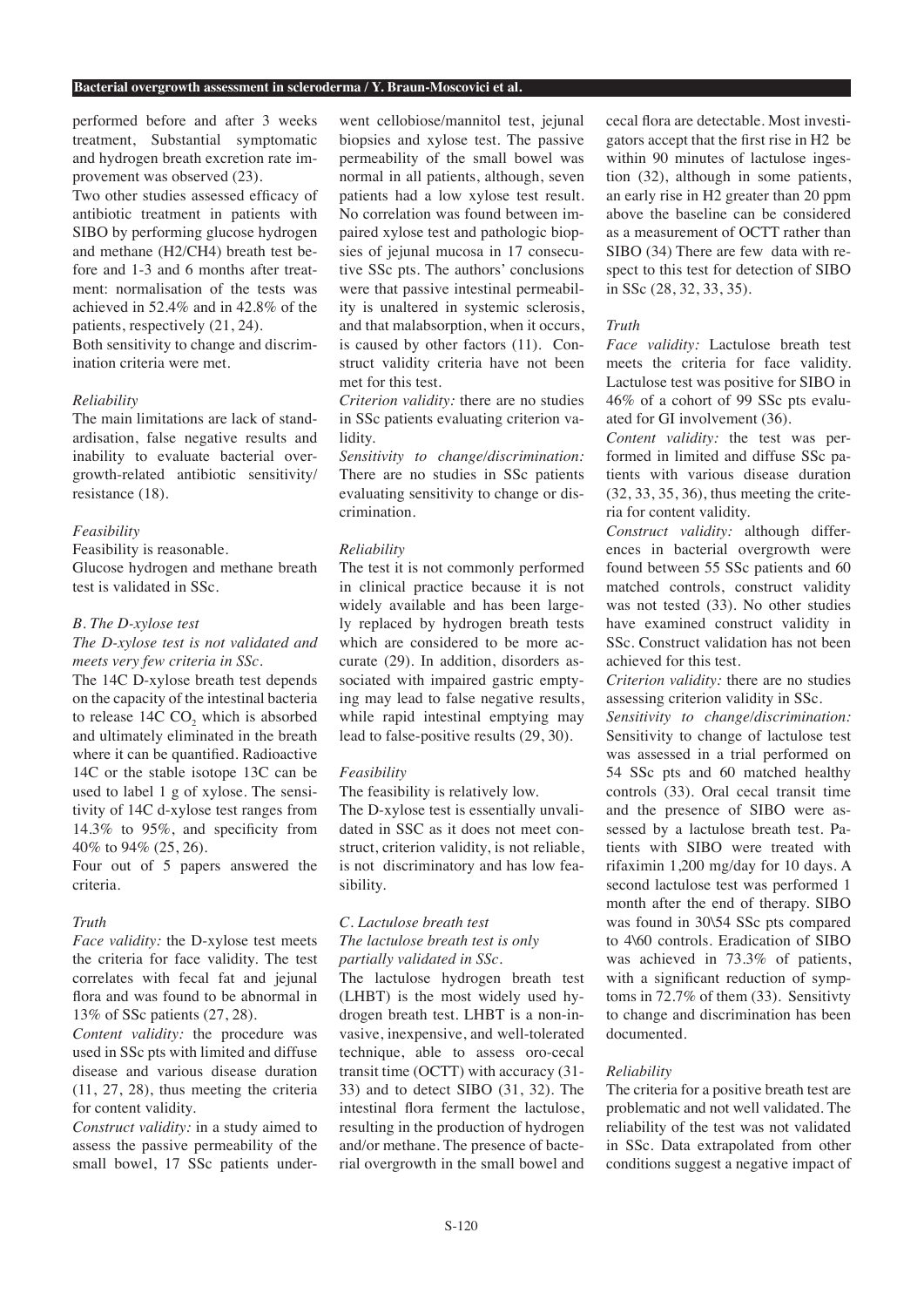diabetes mellitus, hypochlorhydria on the reliability of the test (37, 38).

# *Feasibility*

The feasibility is reasonable.

*The lactulose breath test is partially validated in SSc as neither criterion validitiy nor construct validity have been found. Reliability is not well documented.*

#### *3. The 72-hour fecal fat test*

*This test is partially validated in SSc.* Quantitative fecal fat tests measure and report the amount of fecal fat which is collected over a period of three days. The fat content is extracted with solvents and measured by saponification. Normally up to 7 grams of fat are found when subjects ingest 100 grams of fat per day. In patients with malabsorption the amount of fat excreted is markedly increased. Two articles met inclusion/ exclusion criteria and were extracted.

# *Truth*

*Face validity:* the 72-hour fecal fat test meets the criteria for face validity. The test was performed in SSc patients on a 100 g fat diet and revealed a 100% abnormality among the patients with x-ray abnormalities (32).

*Content validity:* the test was performed in SSc patients with diffuse and limited disease and various disease duration (32, 39), thus meeting the criteria for content validity.

*Construct validity:* there are no studies assessing construct validity in SSc.

*Criterion validity:* the test is the gold standard to diagnose steatorrhoea, thus by definition meets criterion validity. *Sensitivity to change/discrimination.*  Sensitivity to change was assessed in SSc patients with malabsorption and bacterial overgrowth. Treatment with antibiotics significantly reduced the amount of fecal fat in these patients (39). Both sensitivity to change and discrimination criteria are met.

## *Reliability*

Reliability has not been tested.

# *Feasibility*

The test is time consuming and logistically difficult as it requires three day stool collection and a complete dietary intake record. Additionally, some patients with fat malabsorption have diarrhoea and therefore accurate and complete collection is difficult.

*The 72-hour fecal fat test is partially validated in SSc for face, content, criterion validity and sensitivity to change, but construct validity and reliability have not been examined and feasibility is low.* 

#### **Discussion**

The prevalence of SIBO in SSC has been reported to be  $30-62\%$  (9, 10, 20, 22, 35). SIBO is associated with a greater prevalence of diarrhoea, abdominal pain and gas-related symptoms (bloating and abdominal tenderness) and has a significant impact upon the patients' quality of life and prognosis (21). SIBO plays a major role in the pathogenesis of malabsorption in SSc patients. However SIBO assessment in SSC is not standardised. A standardised approach should lay ground to assess and compare the beneficial effect of therapeutic interventions in SSC clinical studies.

The present review is the first study to carefully examine the validation of the procedures for the assessment of SIBO in SSc, according to the OMERACT criteria.

Only one out of the five tests examined, is fully validated in SSc-glucose hydrogen and methane breath tests. The test is non- invasive, feasible, but the main limitations are lack of standardisation, false negative results and inability to evaluate bacterial overgrowth-related antibiotic sensitivity/resistance. Jejunal cultures are only partially validated in SSc with poor feasibility and no data documenting sensitivity to change or discrimination. The lactulose breath test is partially validated in SSc as neither criterion validity nor construct validity have been found. The 72-hour fecal fat test is partially validated in SSc for face, content, criterion validity and sensitivity to change, but construct validity and reliability have not been examined and feasibility is low. The D-xylose test is essentially unvalidated in SSC as it does not meet construct, criterion validity, is not reliable, is not

discriminatory and has low feasibility. The paucity of high quality studies regarding GI involvement and use of new technologies in SSC patients imposes serious limitations upon the ability to do the high quality trials needed to develop new therapies.

There is need for more, well –planned studies and new, more accurate tests to assess SIBO in SSc.

In summary, we have outlined the present available modalities for SIBO assessment in scleroderma and described the formal validity of those tests.

There is a need for more validation in SSc for most of the tests. We hope the updated data presented will serve the rheumatologic community to plan the future studies needed to improve the understanding the full extent of GI involvement in SSC and the future therapies.

#### **References**

- 1. SJÖGREN RW: Gastrointestinal motility disorders in scleroderma. *Arthritis Rheum* 1994; 37: 1265-82.
- 2. SJÖGREN RW: Gastrointestinal features of scleroderma. *Curr Opin Rheumatol* 1996; 8: 569-75.
- 3. LOCK G, HOLSTEGE A, LANG B, SCHOLM-ERICH J: Gastrointestinal manifestations of progressive systemic sclerosis. *Am J Gastroenterol* 1997; 92: 763-71.
- 4. IOVINO P, VALENTINI G, CIACCI C *et al.*: Proximal stomach function in systemic sclerosis. Relationship with autonomic nerve function. *Dig Dis Sci* 2001; 46: 723-30.
- 5. COHEN S, RISHER R, LIPSHUTZ W, TURNER R, MYERS A, SCHUMACHER R: The pathogenesis of esophageal dysfunction in scleroderma and Raynaud's disease. *J Clin Invest*  $1972 \cdot 51 \cdot 2663$ -8.
- 6. GOLDBLATT F, GORDON TP, WATERMAN SA: Antibody-mediated gastrointestinal dysmotility in scleroderma. *Gastroenterol* 2002; 123: 1144-50.
- 7. KHANNA D, HAYS RD, MARANIAN P *et al.*: Reliability and validity of the University of California, Los Angeles Scleroderma Clinical Trial Consortium Gastrointestinal Tract Instrument. *Arthritis Rheum* 2009; 61: 1257-63.
- 8. JAOVISIDHA K, CSUKA ME, ALMAGRO UA, SOERGEL KH: Severe gastrointestinal involvement in systemic sclerosis: report of five cases and review of the literature. *Semin Arthritis Rheum* 2008; 34: 689-702.
- 9. COBDEN I, AXON AT, GHONEIM AT, McGOL-DRICK J, ROWELL NR: Small intestinal bacterial growth in systemic sclerosis. *Clin Exp Dermatol* 1980; 5: 37-42.
- 10. KAYE SA, LIM SG, TAYLOR M, PATEL S, GILLESPIE S, BLACK CM: Small bowel bacterial overgrowth in systemic sclerosis: detection using direct and indirect methods and treatment outcome. *Br J Rheumatol* 1995; 34: 265-9.